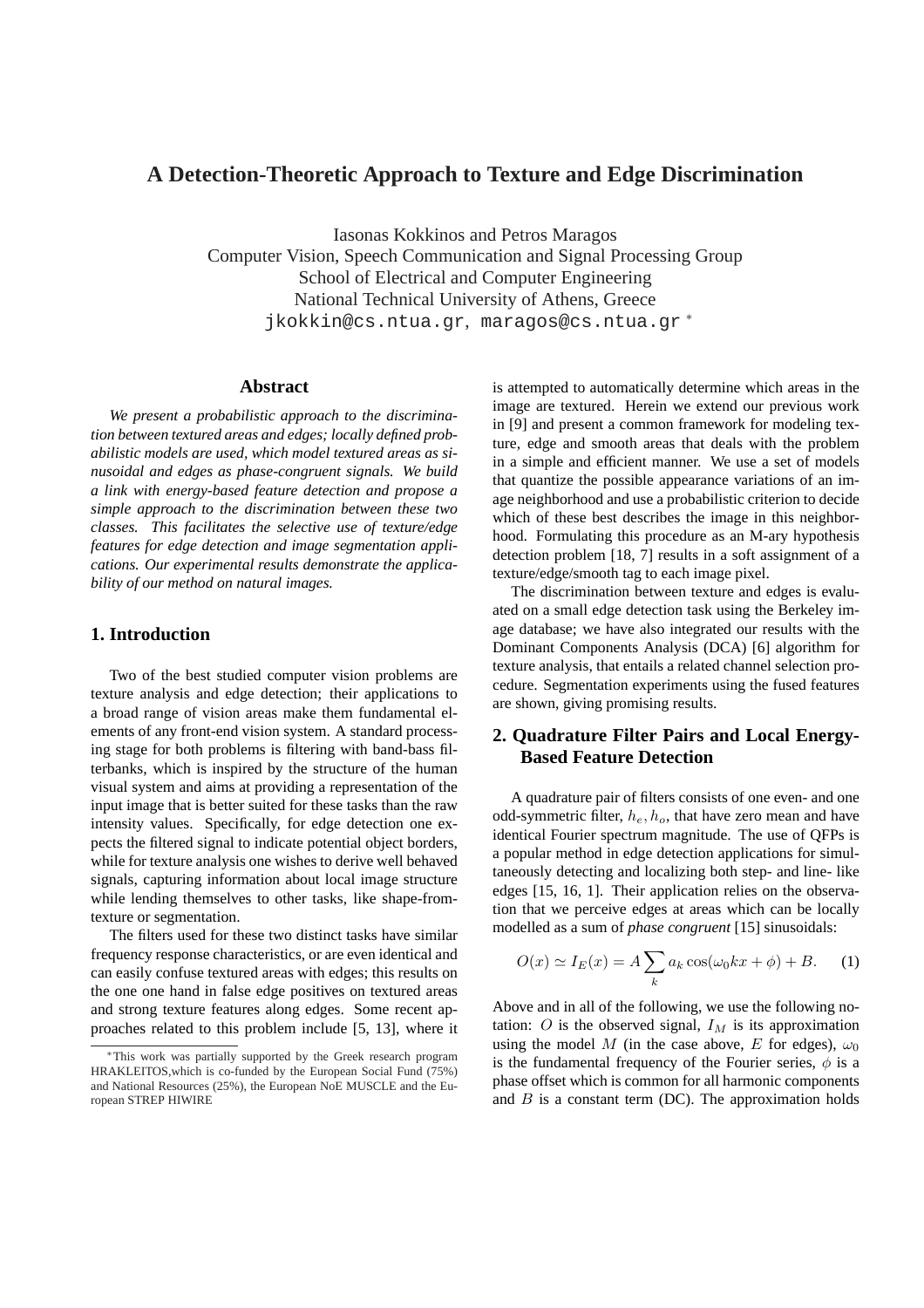around point  $x = 0$ , where the feature related to the model is perceived. Since we do not deal with 2-D features like junctions and corners, the following analysis uses the 1-D profiles of the features along the orientation of their variation.

The model of Eqn. (1) captures both line- and step- like edges ( $\phi = 0, \pi/2$  respectively) and we shall use it in what follows for edges. QFPs fit ideally with it, since they can provide a *phase invariant* quantity: the *local energy* measurement  $LE(x) = (h_e * O)^2 + (h_o * O)^2$ , estimated using any QFP will not depend on  $\phi$ , so this quantity will respond in the same manner to all signals of the form of Eqn. (1). We note that the signal defined by Eqn. (1) is periodic, but the spatial support of the QFPs is chosen to be small enough to take into account less than one half of the signal's period, where it behaves like a typical edge signal; examples of QFPs used for edge detection can be found in [15, 16, 1].

The odd and even parts of complex Gabor wavelets, which are ubiquitous in texture analysis algorithms [2, 3, 6] act like a QFP, with the sole difference that the even filter has a non-zero DC component; references to methods facing this problem can be found in [1]. In a manner analogous to edge detection, the energy of this QFP offers a phase-invariant quantity that can be used as a local measure of the signal spectrum energy around the peak frequency of the Gabor filters. A simple model for texture  $(T)$  that we have shown in [9] to underlie the use of Gabor filters is that of a locally sinusoidal signal:

$$
O(x) \simeq I_T(x) = A\cos(\omega_0 x + \phi) + B. \tag{2}
$$

This is among the simplest and most tractable texture models; it lies at the heart of more complicated ones, like the multicomponent AM-FM models [6] that can accurately reproduce complex texture patterns. Contrary to Eqn. (1), Eqn. (2) models signals that are better localized in frequency, i.e. smoothly varying sinusoidals; another difference is that the support of the related Gabor QFP typically allows for several oscillations of the harmonic component, thereby rendering their outputs better tuned to periodic signals than isolated intensity variations.

Smooth  $(S)$  regions are modelled as constant signals:

$$
O(x) \simeq I_S(x) = B. \tag{3}
$$

This model complements the previous two and reduces the credibility of texture features at smooth image areas.

## **3 Detection Theoretic Formulation of Local Energy Feature Detection**

In what follows we assume that images can be *locally* described adequately in terms of one of the models of Eqns. (1)-(3), and derive expressions for their probabilities using local energies estimated by corresponding QFPs.

#### **3.1 Generative Model**

Our approach is based on the use of generative models, i.e. probabilistic models with a small set of parameters which can be used to reproduce the image observations: each model  $M$  uses a  $K$  dimensional basis  $\mathcal{B}_M$  to approximate the appearance of the observations O around the point  $x = 0$ , giving the model-based prediction  $I_M(x; \mathcal{A}_M) = \sum_{i=1}^K A_i \mathcal{B}_{M,i}(x)$ ; the expansion coefficients  $A_M = \{A_1, \ldots, A_K\}$  constitute the parameter set of the model, while differences between the synthesized and observed signals are accounted for by a noise process. When a set of hypotheses  $\mathcal{H} = \{H_1, H_2, \dots H_N\}$  compete to explain the same observations in terms of alternative generative models, the decision among one of them can be formulated as a Generalized Likelihood Ratio Test (GLRT) decision process [18, 7]: the ML parameter set estimate  $\hat{\mathcal{A}}_i$ for each hypothesis  $i$  is inserted into the likelihood expressions, giving rise to posterior expressions using Bayes' rule:

$$
P(H_i|O) = \frac{P(O|\hat{\mathcal{A}}_i, H_i)}{\sum_{H_j \in \mathcal{H}} P(O|\hat{\mathcal{A}}_j, H_j)}.
$$
 (4)

Probability expressions related to the models of Eqns. (1)-(3) can be derived using the generative model introduced in [9], where it was used to label image pixels as being either textured or smooth; herein we show that this approach carries over directly to edge features. The model we use incorporates the locality of the decision process using a confidence value,  $G(x)$  associated with the predictions at point x. The quantity  $G(x)$  decreases with the distance from the point  $x = 0$ , and a background hypothesis is introduced to account for the appearance variation away from it. This can be formalized by the introduction of a binary random variable  $z_x$  which indicates whether the observation at point  $x$  is due to the fore- or background hypothesis; what we previously described amounts to setting  $P(z_x = 1|x) = G(x)$ . Assuming independent noise and taking the background model to be a uniform distribution, the likelihood of the observation  $O(x)$  at point x under hypothesis *i* writes:

$$
P(O(x)|x, i) = \sum_{z_x = \{0, 1\}} P(O(x), z_x | x, i)
$$
  
= 
$$
\sum_{z_x = \{0, 1\}} P(O(x)|z_x, x, i) P(z_x | x, i)
$$
  
= 
$$
\underbrace{G(x) \int_{\mathcal{A}} P_i(O(x)|I_i(x; \mathcal{A}_i)) dP(\mathcal{A}_i)}_{z_x = 1} + \underbrace{(1 - G(x))c}_{z_x = 0}.
$$
 (5)

 $P_i$  expresses how likely observation  $O(x)$  is given the synthesis of hypothesis i,  $I_i(x; \mathcal{A}_i)$  at point x, while c is a constant likelihood term assigned to any observation from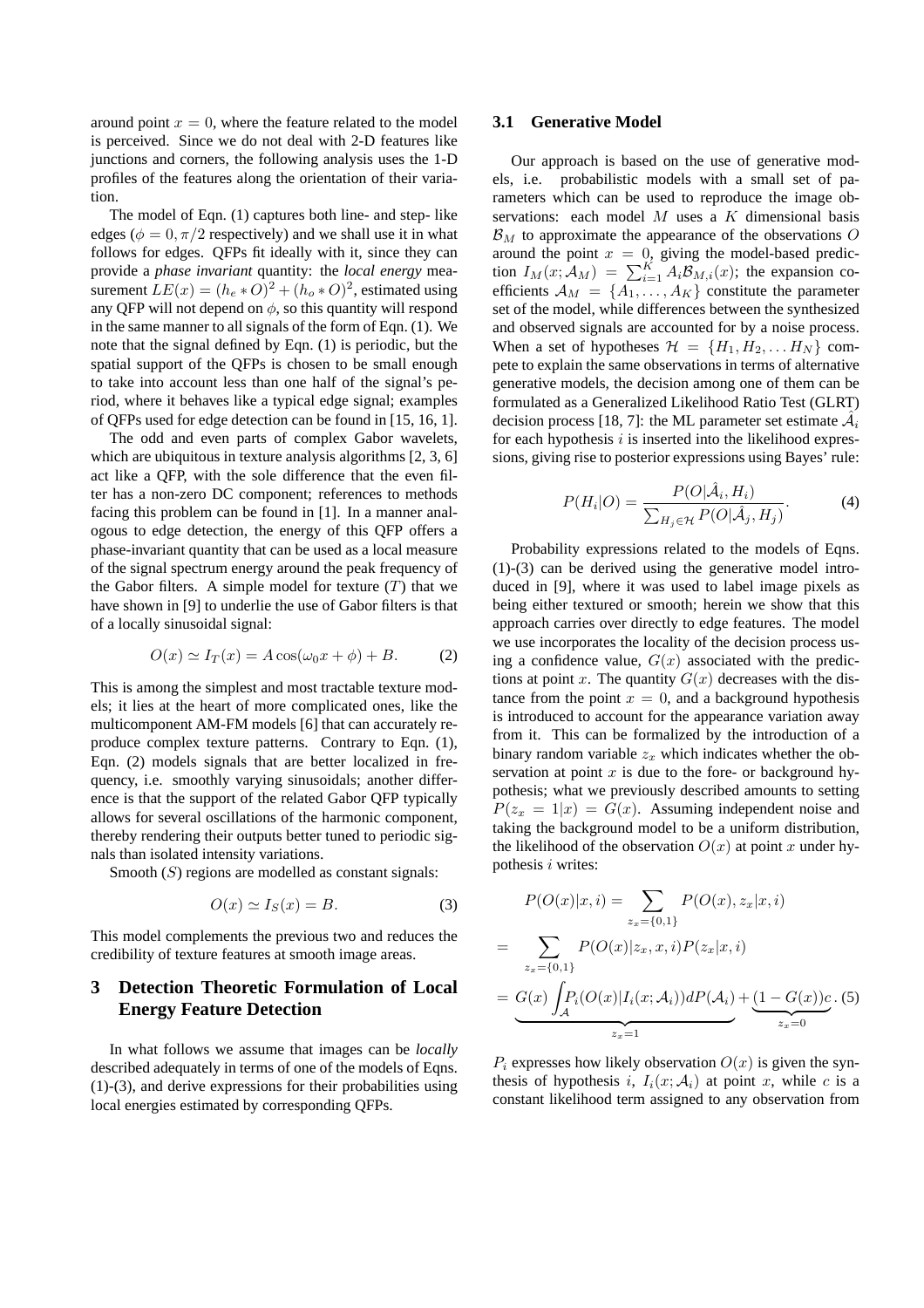the background distribution. We have used  $P(z_x|x, i)$  =  $P(z_x|x) = G(x)$  since we assume that the spatial decay of our confidence in the hypothesis prediction is common for all three models. Using the independence of the noise process we can write:

$$
\log P(O|i) = \sum_{x} \log P(O(x)|x, i). \tag{6}
$$

To obtain tractable expressions we bring the summation used for  $P(O(x)|x, i)$  in Eqn. (5) outside the logarithm; we use the concavity of the log function and apply Jensen's inequality to derive the following lower bound on  $\log P$ :

$$
LB(O|i) = \sum_{x} G(x) \log P_i(O(x)|x, i) + \sum_{x} (1 - G(x)) \log c,
$$

where for brevity we have replaced the integral in Eqn.  $(5)$ with the expression  $P_i(O(x)|x, i)$ . In what follows we shall use this lower bound instead of the original expression for the data likelihood; even though it is not guaranteed to behave in the same manner as  $\log P$ , it is indicative of its behavior. Another approximation is that we consider the integral over  $A$  as approximately equal to the value of the integrated function at the ML estimate,  $A$ :

$$
\sum_{x} G(x) \log P_i(O(x)|x, i) \simeq \sum_{x} G(x) \log P_i(O(x)|I_i(x; \hat{\mathcal{A}}_i))
$$

where  $\hat{A}$  is now chosen to maximize the lower bound instead of the original likelihood expression.

This model is different from those used by other authors [12, 5], in that there is a built-in 'mixture modeling' aspect in Eqn. (5) accounting for the locality of the modeling process. In [12, 5] all the reconstruction errors are given equal cess. In [12, 5] an the reconstruction errors are given equal<br>weight, so  $LB(O|i) = \sum_x \log P(O(x)|x, i)$ ; the goal in that case is to accurately reconstruct the whole image using local features, while in our case it is to model the image in the neighborhood around point 0.

In the case of independent Gaussian noise with deviation  $\sigma$ , the expression for  $\log P_i(O(x)|I_i(x; \mathcal{A}_i))$  becomes  $-\frac{(I_i(x;\mathcal{A}_i)-O(x))^2}{2\sigma^2}-\log\sqrt{2\pi}\sigma$  so that we can write for a fixed set of parameters A

$$
LB(O|i;A) = -\sum_{x} G(x) \frac{(I_i(x;A) - O(x))^2}{2\sigma^2}
$$

$$
-\sum_{x} G(x) \log \sqrt{2\pi}\sigma + c', \qquad (7)
$$

where  $c' = \sum$  $_{x}(1 - G(x)) \log c$ . Given that the confidence function  $G(x)$  has the same shape for all three models, the lower bound expressions are commensurate for different hypotheses.

Our feature models fit naturally in this framework; for example expanding Eqn. (1) gives

$$
I(x; \mathcal{A}_E) = A_e \mathcal{B}_{E,e}(x) + A_o \mathcal{B}_{E,o}(x) + A_d \mathcal{B}_{E,d}(x)
$$
 (8)

which expresses the synthesis of the edge model as an expansion on a linear basis formed from an even, an odd and a DC signal; in the expression above  $A_e$  =  $A\cos(\phi)$ ,  $A_o = -A\sin(\phi)$ ,  $A_d = B$  and the basis  $\Delta \cos(\psi)$ ,  $\Delta \phi = -\Delta \sin(\psi)$ ,  $\Delta d = B$  and the basis<br>elements are the signals  $B_{E,e}(x) = \sum_{k=1}^{N} a_k \cos(\omega_0 kx)$ , BE, $\delta(x) = \sum_{k=1}^{N} a_k \sin(\omega_0 kx)$  and  $B_{E,d}(x) = 1$ . Similarly we get a 3-D basis for the sinusoidal case while for the smooth case we have a 1-D basis; apart from the spatially varying confidence measure  $G(x)$  this is the typical linear model used in detection theory [7]. In the following we drop the model index from the basis expressions, unless necessary, since the treatment is common for all three models.

#### **3.2 Local Energy & Observation Likelihood**

Using Eqn.  $(8)$  the maximization of Eqn.  $(7)$  with respect to  $\{A, \phi, B\}$  can be interpreted as the *weighted least squares projection* of O onto a linear basis  $\mathcal{B}_e(x)$ ,  $\mathcal{B}_o(x)$ ,  $\mathcal{B}_d(x)$ , with weights equal to  $G(x)$ ;  $A$ ,  $\phi$  can then be expressed as  $A = \sqrt{A_e^2 + A_o^2}$ ,  $\phi = \tan^{-1} - \frac{A_e}{A_o}$ .<br>For the case where  $\sum_x G(x)B_e(x) = 0$ , the maximum

likelihood condition for each expansion coefficient  $A_b$  does not involve the rest and we have:

$$
\left. \frac{\partial LB}{\partial A_b} \right|_{A_b = \hat{A}_b} = 0 \to \hat{A}_b = \frac{GB_b \cdot O}{GB_b \cdot B_b}.
$$
 (9)

The notation  $GB \cdot O$  stands for  $\sum_{x} G(x) \mathcal{B}(x) O(x)$ ; The estimation of  $\hat{A}_b$  can thus be implemented using filtering with  $G(x)\mathcal{B}_b(x)$ , followed by normalization; in general we can show that filtering operations with QFPs can be used to derive the parameter set  $\hat{\mathcal{A}}$  that maximizes Eqn. (7) for each of the three models. Specifically, when  $G\mathcal{B}_i \cdot \mathcal{B}_j \neq 0$  for some  $i \neq j$ , the estimates can be derived by adopting to our case the technique of normalized differential convolution [8, 19], which is used for projecting data with unknown certainty on bases with varying applicability. In our scenario the basis elements are the even/odd and DC signals of the generative models, the data certainty is equal to 1 wherever we have an observation, and the basis applicability is equal to  $G(x)$ . The equivalence with weighted least squares projection is detailed in [19].

Before proceeding, we clarify what these expressions imply, using the texture model as example:  $I_T(x)$  =  $A\cos(\omega_0 x + \phi) + B$ . In this case  $\mathcal{B}_{T,e}$  and  $\mathcal{B}_{T,o}$  constitute a sine/cosine pair, and modeling  $O(x)$  in terms of  $I_T(x)$  amounts to estimating the values of  $A, \phi$  for which Eqn. (2) best fits  $O(x)$  locally. Assuming G has the form of a Gaussian and ignoring any DC term, estimating  $\hat{A}_e$  and  $\hat{A}_o$  as in Eqn. (9) amounts to convolving the signal with even and odd Gabor filters. We can thus interpret convolving with a Gabor filter as calculating *the optimal weighted projection of an image neighborhood onto a sinusoidal basis*. Along the same line, we can view filtering with QFPs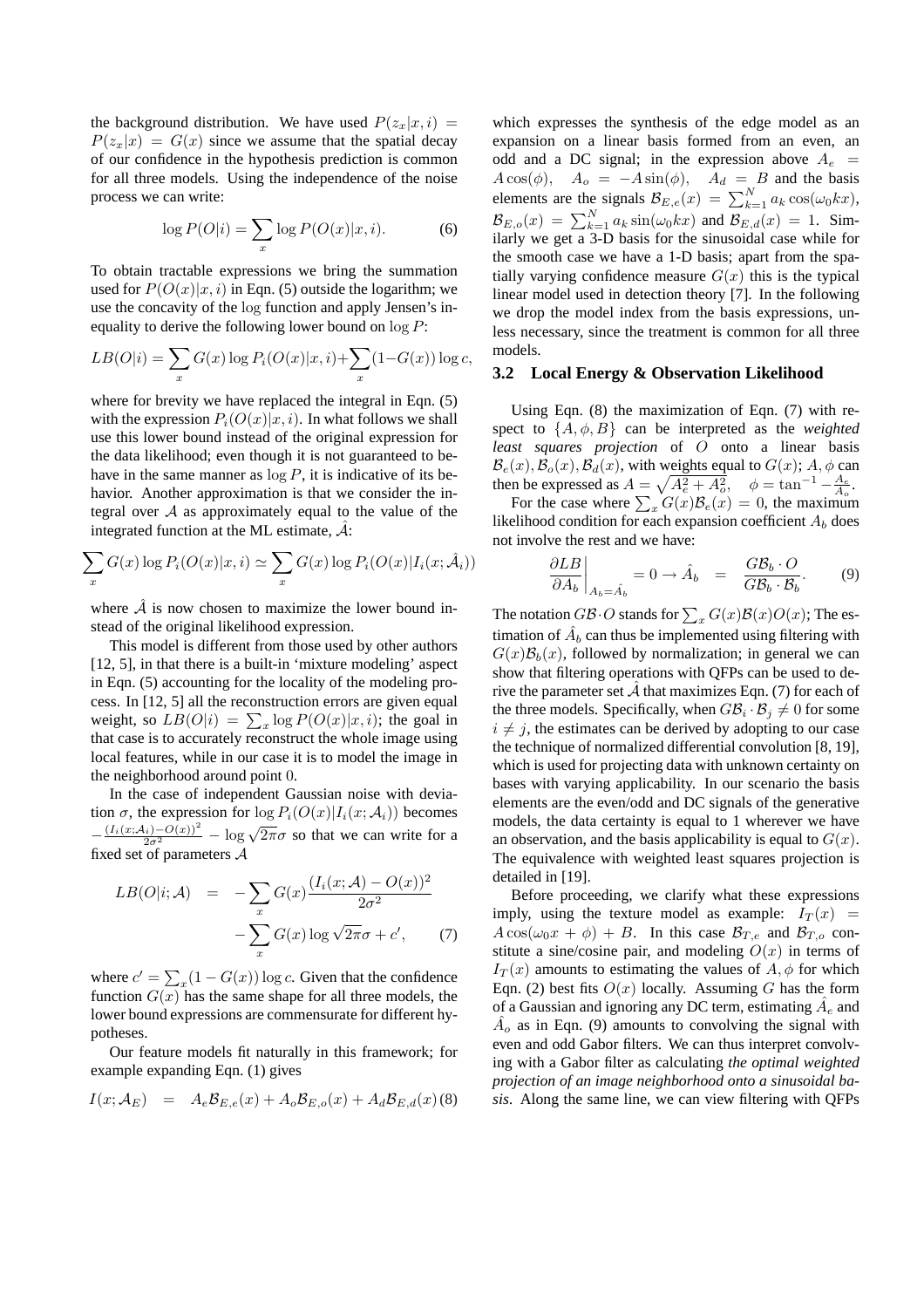for edge detection as estimating the optimal weighted projection of the image neighborhood onto the edge-function basis,  $\mathcal{B}_{E,e}, \mathcal{B}_{E,o}$ ; at last, the output of convolving with a Gaussian function can be seen as an optimal weighted projection of the observed image data on the basis element 1.

If  $\sum_{x} G(x)B_{e}(x) = 0$ , one can show that:

$$
-\sum_{x} G(x) \left( O(x) - \sum_{b} \hat{A}_b \mathcal{B}_b \right)^2 =
$$

$$
-\sum_{x} G(x) O(x)^2 + \sum_{b} \hat{A}_b^2 \sum_{x} G(x) \mathcal{B}_b(x)^2.
$$

Normalizing the basis elements so that  $\sum_{x} G(x) \mathcal{B}_b(x)^2 =$  $\sum_{x} G(x)$  and considering all other terms in Eqn. (7) as constant, the lower bound can be written as a function linearly increasing with  $\sum_b \hat{A}_b$ 2 :

$$
LB = \frac{\sum_{x} G(x)}{2\sigma^2} \sum_{b} \hat{A}_b^2 + c''.
$$
 (10)

The quantity c' is determined by  $\sum_{x} G(x)I(x)^2$ ,  $_{x}G(x), \sigma$  and c', which are the same for all three models. For both the texture and edge models, in the case of zero mean signals the quantity  $LB_i = \sum_x G(x)/2\sigma^2 \sum_{b \in \{e,o\}} A_{i,b}^2, \quad i \in \{T,E\}$  is a scaled version of the local energy derived from filtering with the QFPs used for estimating the ML estimates. For the sinusoidal case these are Gabor filters and for the edge detection case these are equal with the basis elements multiplied by  $G(x)$ . This establishes the link between the local energy measurements and the log-likelihood of the data using the generative models presented in the beginning of this section.

Using the expression in Eqn. (10) instead of the loglikelihoods the posterior probability of hypothesis  $i$  writes:

$$
P(i|O) = \frac{\exp(c_M \sum_b \hat{A}_{i,b}^2)}{\sum_{j \in E, T, S} \exp(c_M \sum_b \hat{A}_{j,b}^2)}, \quad c_M = \frac{\sum_x G(x)}{2\sigma^2}
$$

An intricacy concerns the smooth hypothesis model, which uses less parameters and is therefore bound to perform worse than the other two models. We therefore introduce an MDL-like term in Eqn. (10), which favors it in the absence of strong variations in the image, so  $\exp(LB_S)$  =  $c_{MDL} \exp(c_M A_{S,d}^2); c_{MDL}$  is allowed to vary according to how easily we want to label a pixel as non-smooth.

### **3.3 Multiple Scales**

Up to now we have implicitly assumed that all three models attempt to explain a neighborhood of the image at a fixed scale; as we pass from one scale to another the decision made may change. For example the neighborhood of a point on the crest of a slowly varying sinusoid may be considered smooth at a fine scale, and as texture at a larger one; at the large scale the data have a larger amount of energy, which is explained by the texture hypothesis, while at the small scale the MDL criterion forces a simpler explanation.

A problem that emerges is that the likelihood terms include a summation over a varying number of observations, so the model-based likelihood terms as well as the residual quantities  $c''$  render the expressions at multiple scales incommensurate. We therefore apply the scale normalization principle of [11] and derive an expression that is invariant to a scaling operation on the data domain, by dividing the to a scaling operation on the data domain, by dividing the expressions with a quantity proportional to  $\sum_{x} G(x)$ . The proportionality factor can be adjusted in order to determine the crispness of the decision.

#### **3.4 Brownian Noise & Teager Energy**

Another assumption made throughout the previous analysis was that the error between the model prediction and the observed signal can be modelled as white Gaussian noise (WGN). For correlated noise the parameter estimation formulae involve diagonalizing the noise covariance matrix and become fairly complicated [18, 7]; for the special case of Brownian motion, however, one can work on the derivative of the observations which can be modelled in terms of the derivatives of the basis elements plus WGN. Specifically, for model  $I_T$  which includes a single sinusoid of frequency  $\omega_0$ , this amounts to projecting the differentiated signal  $O'$  on the differentiated basis elements,  $\mathcal{B}_{T,o}' = \omega_0 \mathcal{B}_{T,e}(x)$  and  $\mathcal{B}_{T,e}' = -\omega_0 \mathcal{B}_{T,o}$ ; normalization leads to the omission of the multiplicative  $\omega_0$  factors, so the estimated amplitude  $A'$  for the differentiated signal equals

$$
A' = \sqrt{(O' * GB_{T,e})^2 + (O' * GB_{T,o})^2}
$$
  
=  $\sqrt{(O * GB'_{T,e})^2 + (O * GB'_{T,o})^2}$   
=  $\omega_0 \sqrt{(O * GB_{T,o})^2 + (O * GB_{T,e})^2} = \omega_0 A.$ 

Iterating the previous analysis, the data likelihood under the textured signal hypothesis can be expressed in terms of the quantity  $(A')^2 = \omega_0^2 A^2$ , where A is the amplitude estimate for the non-differentiated signal. The quantity  $\omega_0^2 A^2$ equals the *Teager Energy* of the sinusoidal, which we have found empirically in [9] to give better results for DCA [6] in the channel selection procedure than the typically used amplitude-based criterion. The above approach justifies its use in a probabilistic setting, and has allowed its integration with the pure amplitude-based selection criterion; details will be given in a larger version of this paper.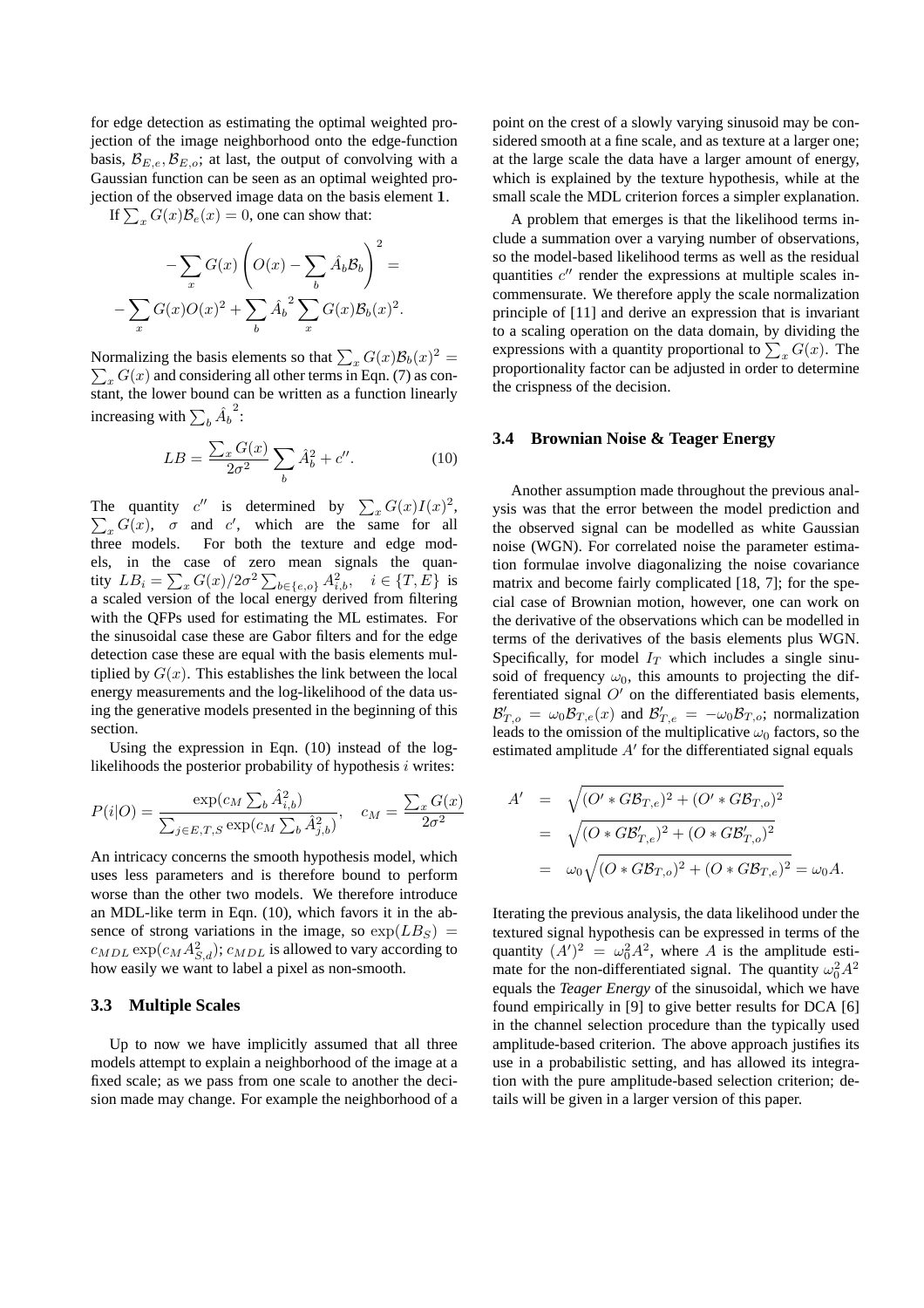

**Figure 1.** Discrimination of textured areas from edges. Top row: (a) Input image, (b) texture and (c) edge model amplitude estimates, respectively and model-based probabilities of (d) smooth, (e) textured and (f) edge regions respectively. Bottom row:  $(g)/(j)$  Input images and posterior probabilities of  $(h)/(k)$  texture and  $(i)/(l)$  edge models respectively.

### **4 Experimental Results**

For all the results presented in this section, we have used a Gabor filterbank consisting of 40 isotropical filters at 10 orientations and 4 scales logarithmically placed on the frequency domain; the spread of the Gaussian is set equal to the half of the modulating sinusoid's period. For each Gabor filter a corresponding edge detection QFP has been used, detecting a phase congruent signal of the form of Eqn. (1). The Fourier series coefficients in Eqn. (1) have been set equal to those of a periodic square wave, whose period is four times that of the sinusoid used for the texture model. The confidence function  $G(x)$  for the edge-detection QFP and the DC model is taken to be equal to the Gaussian of the Gabor filter, thereby rendering the energy measurements directly comparable.

The proposed approach has been applied on a variety of natural images like those of Fig. 1 giving plausible results. In these images the probability of an edge is typically higher along the borders of objects, while at textured regions the probability of an edge is lower than what would be indicated by a direct application of an edge detection filter. We also observe that along the borders of objects there is a decrease in the probability of texture, since the edge model explains away the intensity variation.

#### **4.1 Edge Detection**

Using our model we can provide an edge detection algorithm with a confidence measure in any measured edge characteristic. In order to verify this we performed a smallscale test on the benchmark of [14], where ground-truth data are available. The output of the QFP used for edge detection was multiplied with the posterior probability of an edge, calculated according to our model; as can be seen in Fig. 2, this helps suppress edges at textured areas, while keeping most true edges intact. Quantitative results on the test set (100 images) are also provided, showing a systematic improvement in detection performance.



**Figure 2.** Edge detection results using oriented energy (top row) and after gating with the probability of edge (bottom row). In the last column comparative results on the Berkeley test set [14] are shown: False alarms are systematically eliminated, yielding higher precision values at the same recall rates.

#### **4.2 Texture Segmentation**

We can combine these ideas with the Dominant Components Analysis (DCA) [6] model for texture analysis which provides useful features for the segmentation of textured images [17, 10, 4]. This model picks at each image pixel the output of the strongest amongst a set of narrow-band filters, demodulates its output and uses the estimated AM-FM signals as texture features; we can view this as initially modeling the image in terms of Eqn. (2), and subsequently refining the estimated amplitude and frequency measurements. This model can capture a large part of the image